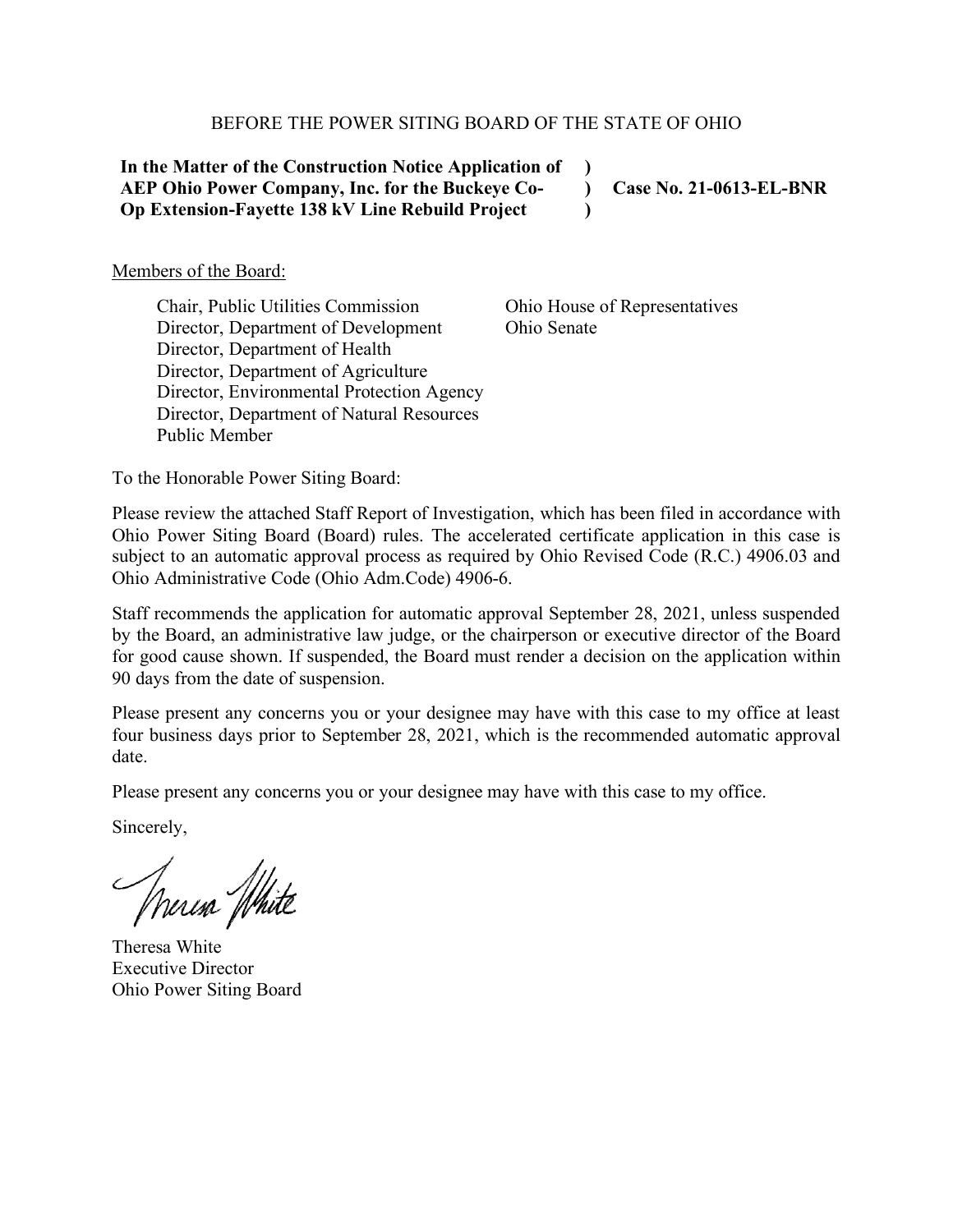### **OPSB STAFF REPORT OF INVESTIGATION**

| <b>Case Number:</b>                                   | 21-0613-EL-BNR                                      |
|-------------------------------------------------------|-----------------------------------------------------|
| <b>Project Name:</b>                                  | Buckeye Co-Op Extension-Fayette 138 kV Line Project |
| <b>Project Location:</b>                              | Lawrence County                                     |
| Applicant:                                            | AEP Ohio Power Company, Inc.                        |
| <b>Application Filing Date:</b>                       | June 29, 2021                                       |
| <b>Filing Type:</b>                                   | <b>Construction Notice</b>                          |
| <b>Inspection Date:</b>                               | September 9, 2021                                   |
| <b>Report Date:</b>                                   | September 21, 2021                                  |
| <b>Recommended Automatic</b><br><b>Approval Date:</b> | September 28, 2021                                  |
| <b>Applicant's Waiver Requests:</b>                   | None                                                |
| <b>Staff Assigned:</b>                                | T. Crawford, A. DeLong, M. Bellamy, R. Holderbaum   |

#### **Summary of Staff Recommendations (see discussion below):**

| Application: $\Box$ Approval $\Box$ Disapproval $\boxtimes$ Approval with Conditions |  |
|--------------------------------------------------------------------------------------|--|
| Waiver: $\Box$ Approval $\Box$ Disapproval $\boxtimes$ Not Applicable                |  |

### **Project Description and Need**

AEP Ohio Power Company, Inc (AEP Ohio Power or Applicant) proposes to rebuild approximately 0.1 miles of the existing single circuit Buckeye Co-Op Extension-Fayette 138 kilovolt (kV) transmission line from the South Point-Sporn 138 kV transmission line to the Fayette Substation, which is owned by the Buckeye Rural Electric Cooperatives (Buckeye). This project would also install a new three-way switch to replace the existing hard tap along the South Point-Sporn 138 kV transmission line. The application for the switch installation project was filed separately as Case No. 21-0606-EL-BNR. Most of the land needed for the new switch is within the existing right-of-way of the Buckeye Co-Op Extension-Fayette transmission line. Applicant states it is seeking supplemental easements from Buckeye, and is coordinating with Buckeye to obtain two other easements necessary for the project.

Applicant states that the project is necessary to replace the hard tap which serves the Buckeye Co-Op consisting of approximately 800 customers. Hard taps limit the transmission operator's ability to sectionalize the load for minimizing outage durations and improving recovery time following isolation and removal of a fault. The new switch would improve the reliability of service and reduce occurrences of service interruption. The assets would be owned by AEP Ohio Power.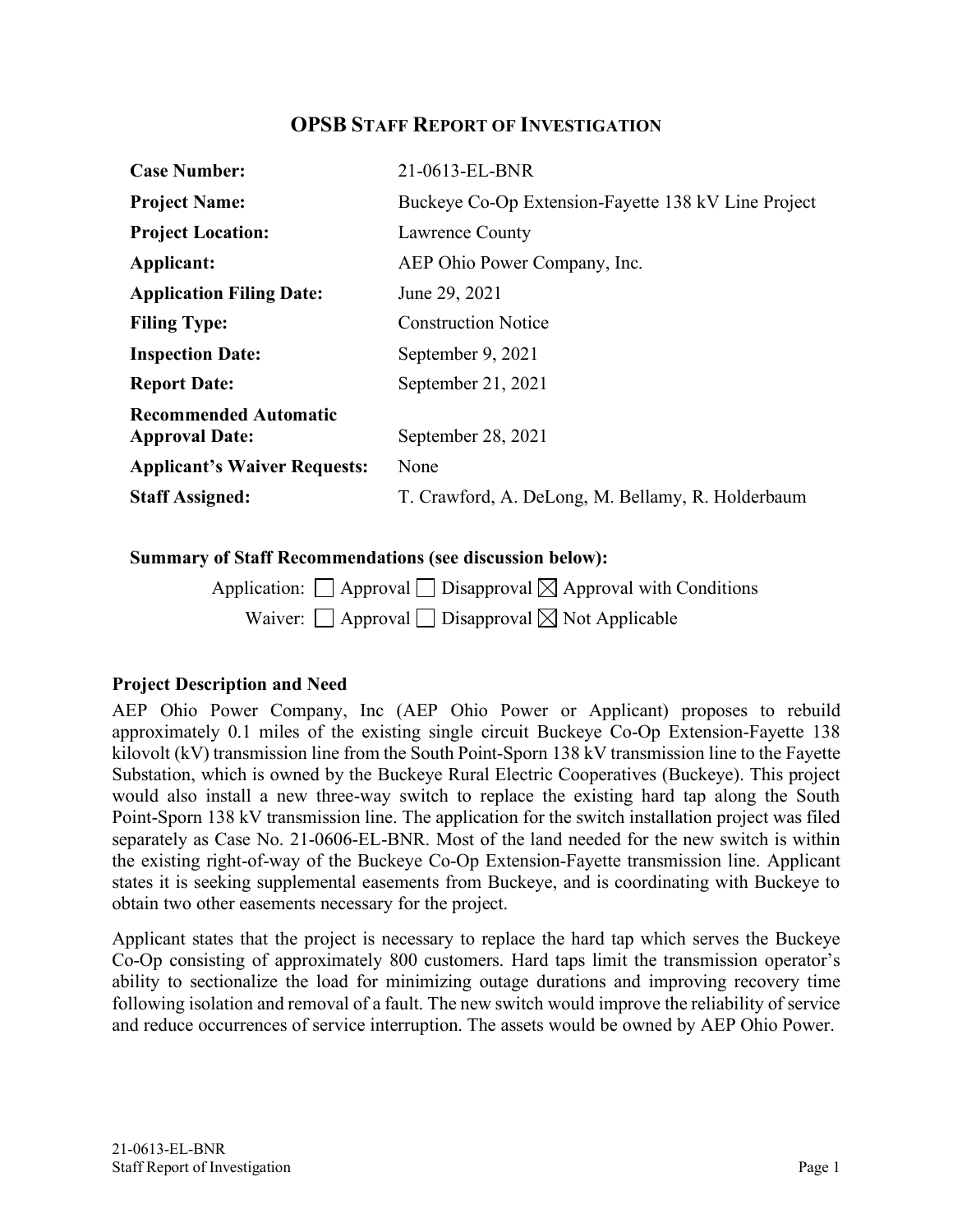Upgrades to the transmission system are part of PJM Interconnection, LLC's PJM Regional Transmission Expansion Planning (RTEP) process. [1](#page-2-3) The need and solution for this project were presented to PJM on May 20, 2019 and December 18, 2019, respectively. The project was assigned the supplemental ID  $s2159$  $s2159$  $s2159$ .<sup>2</sup> The project is part of an overall supplemental project to replace four hard tap-connected deliver points along the South Point-Sporn 138 kV line with three-way, phase-over-phase switches. Supplemental projects or upgrades refer to transmission expansions or enhancements not needed to comply with PJM reliability, operational performance, FERC Form No. 715 criteria, economic planning, and public policy planning (State Agreement Approach).<sup>[3](#page-2-2)</sup>

The Applicant indicates that it will include this project in a supplement to the Company's 2021 Long-Term Forecast Report (LTFR).<sup>[4](#page-2-0)</sup>

The Applicant anticipates construction to begin during October 2021 with an in-service date planned for November 2021. The capital cost of the replacement project is estimated to be  $$566,500.<sup>5</sup>$  $$566,500.<sup>5</sup>$  $$566,500.<sup>5</sup>$ 

### **Nature of Impacts**

### *Land Use*

The project is located in Fayette Township, Lawrence County. Fayette Township is an unincorporated area. The land uses in the project area are primarily rural residential and forested areas. There is a church building located 975 feet from the project, however it is not presently operating as a church. The Applicant states there are no parks, nature preserves, or wildlife management areas within 1,000 feet of the project. There are two delineated wetlands within the project area, though the project is expected to impact less than 0.01 acres of the palustrine emergent wetlands.

In coordination with the Lawrence County Auditor's Office, the Applicant states the project would not be located on any agricultural district land, nor on any active agricultural row crop land.

<span id="page-2-3"></span><sup>1.</sup> PJM is the regional transmission organization charged with planning for upgrades to the regional transmission system in Ohio. Significant alterations to the transmission system located in the PJM control area are required to submit planned projects for review of system impacts.

<span id="page-2-4"></span><sup>2.</sup> https://www.pjm,com/-/media/committees-groups/committees/teac/2020/20201104-teac-info-only-aeplocal-plan-submission-of-the-supplemental-projects-for-2020-rtep.ashx (Accessed July 8, 2021)

<span id="page-2-2"></span><sup>3.</sup> PJM Manual 14B: PJM Region Transmission Planning Process, Revision 48, Effective Date: October 1, 2020.

<span id="page-2-0"></span><sup>4.</sup> Staff notes Ohio Revised Code (R.C.) 4935.04 requires an LTFR to include a: "description of proposed changes in the transmission system planned for the next five years." This project being a "change" to the transmission system, Staff acknowledges and concurs with the Applicant's plan to include this project in its coming 2021 LTFR.

<span id="page-2-1"></span><sup>5.</sup> The Applicant indicates that the cost of the installation project is a Class 4 estimate, and will be projected to be transmission plant, and pursuant to the PJM Open Access Transmission Tariff, the cost will be recovered in the Applicant's FERC formula rate (Attachment H-14), and would be allocated to the AEP Zone.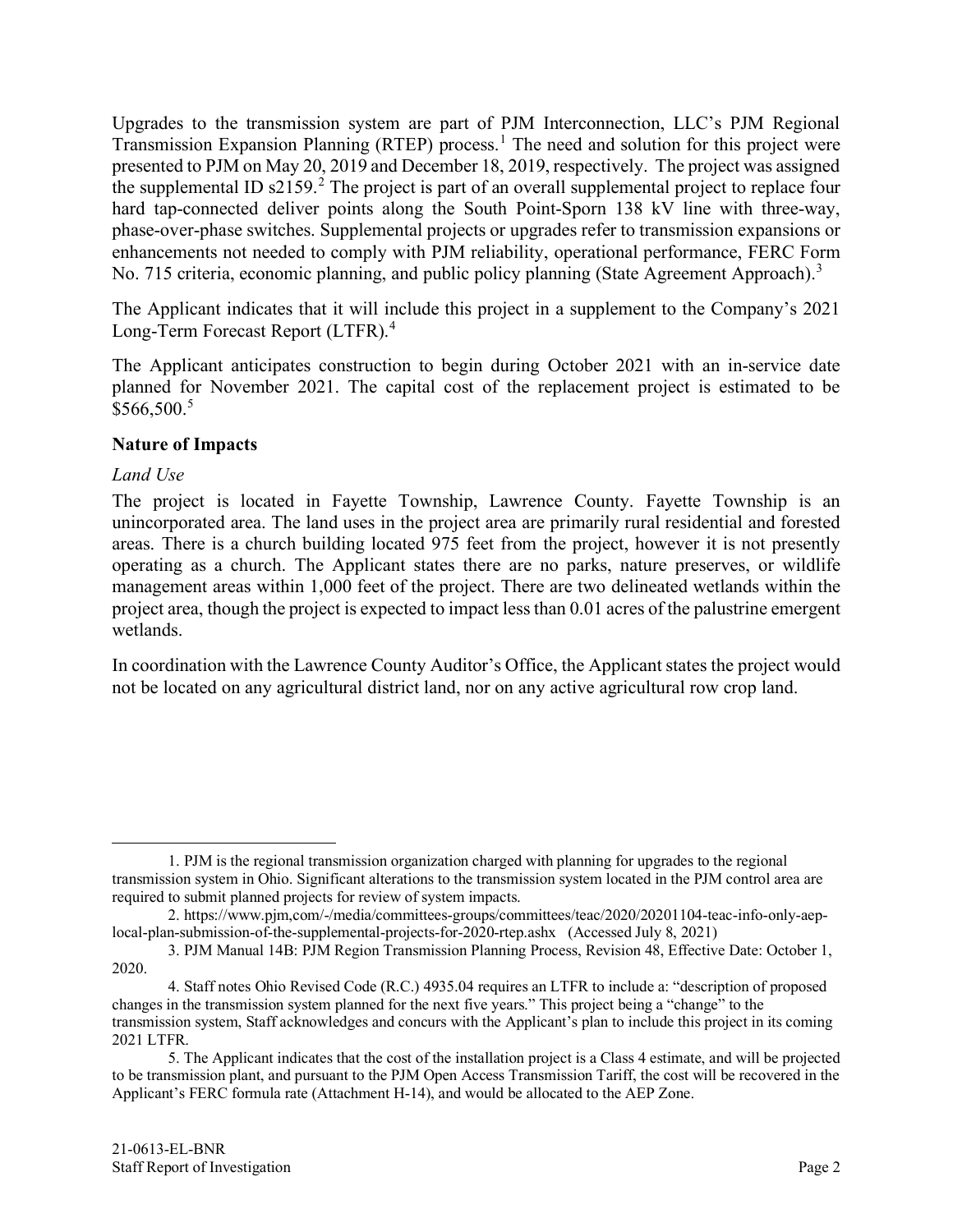### *Cultural Resources*

The Applicant's cultural resources consultant performed a literature review and Phase I cultural resource management investigation (archaeology and history/architecture) for the transmission line project. The consultant determined that the project would not involve or impact any significant cultural resources or landmarks, and that no further cultural resource management work was considered to be necessary. The findings were submitted to the Ohio Historic Preservation Office (OHPO). The OHPO responded to the consultant in concurrence that this project would not affect historic properties, and that no additional cultural resources studies are needed. Staff agrees with these findings.

## *Surface Waters*

No streams or ponds were identified within the project area. The Applicant delineated two wetlands within the proposed route's survey corridor. All delineated wetlands were Category 1 wetlands.<sup>[6](#page-3-2)</sup> One wetland would be crossed during construction resulting in less than 0.1 acre of permanent impacts to wetlands. Minimal temporary impacts from timber matting are anticipated where necessary from access roads and work pads. The Applicant received a jurisdictional determination from the U. S. Army Corps of Engineers on May 20, 2021 stating both wetlands are not jurisdictional wetlands of the United States and are not subject to regulations under Section 404.

The Applicant submitted a Notice of Intent for coverage under the Ohio Environmental Protection Agency (Ohio EPA) National Pollutant Discharge Elimination System General Permit. The Ohio EPA granted the permit on June 14, 2021 stating the Applicant's reservation of 0.1 credits from The Nature Conservancy's In-Lieu fee program at the Raccoon-Symmes Watershed meets the requirements for this permit. As part of this permit, erosion control measures including silt fencing and other best management practices would be used where appropriate to minimize runoff impacts to nearby streams. The project would not overlap with a 100-year floodplain area.

# *Threatened and Endangered Species*

One of the missions of the Ohio Department of Natural Resources (ODNR) is to "conserve and improve the fish and wildlife resources and their habitats and promote their use and appreciation by the public so that these resources continue to enhance the quality of life for all Ohioans." In carrying out this mission, the ODNR considers the "status of native wildlife species [to be] very important" and therefore lists wildlife species needing protection.<sup>[7](#page-3-1)</sup> In addition to endangered species, those species classified as "threatened" are considered during OPSB project planning and approval because these species are those "whose survival in Ohio is not in immediate jeopardy, but to which a threat exists. Continued or increased stress will result in its becoming endangered."<sup>[8](#page-3-0)</sup>

The Applicant states tree clearing would be required for this project. The project area is within the range of state and federally endangered Indiana bat (*Myotis sodalis*), the federally threatened northern long-eared bat (*Myotis septentrionalis*), the state endangered little brown bat (*Myotis* 

<span id="page-3-2"></span><sup>6.</sup> Wetlands falling within the purview of the Clean Water Act are regulated within Ohio by R.C. 6111, et seq. and Ohio Adm.Code 3745-1-50, et seq. Ohio Adm.Code 3745-1-54 establishes wetland categories.

<span id="page-3-1"></span><sup>7.</sup> Ohio Department of Natural Resources, Division of Wildlife, "Ohio's Listed Species," Publication 5356 (R0520), https://ohiodnr.gov/static/documents/wildlife/state-listed-

<span id="page-3-0"></span>species/Ohio's%20Listed%20Species%20pub356.pdf, accessed June 3, 2021.

<sup>8.</sup> Id.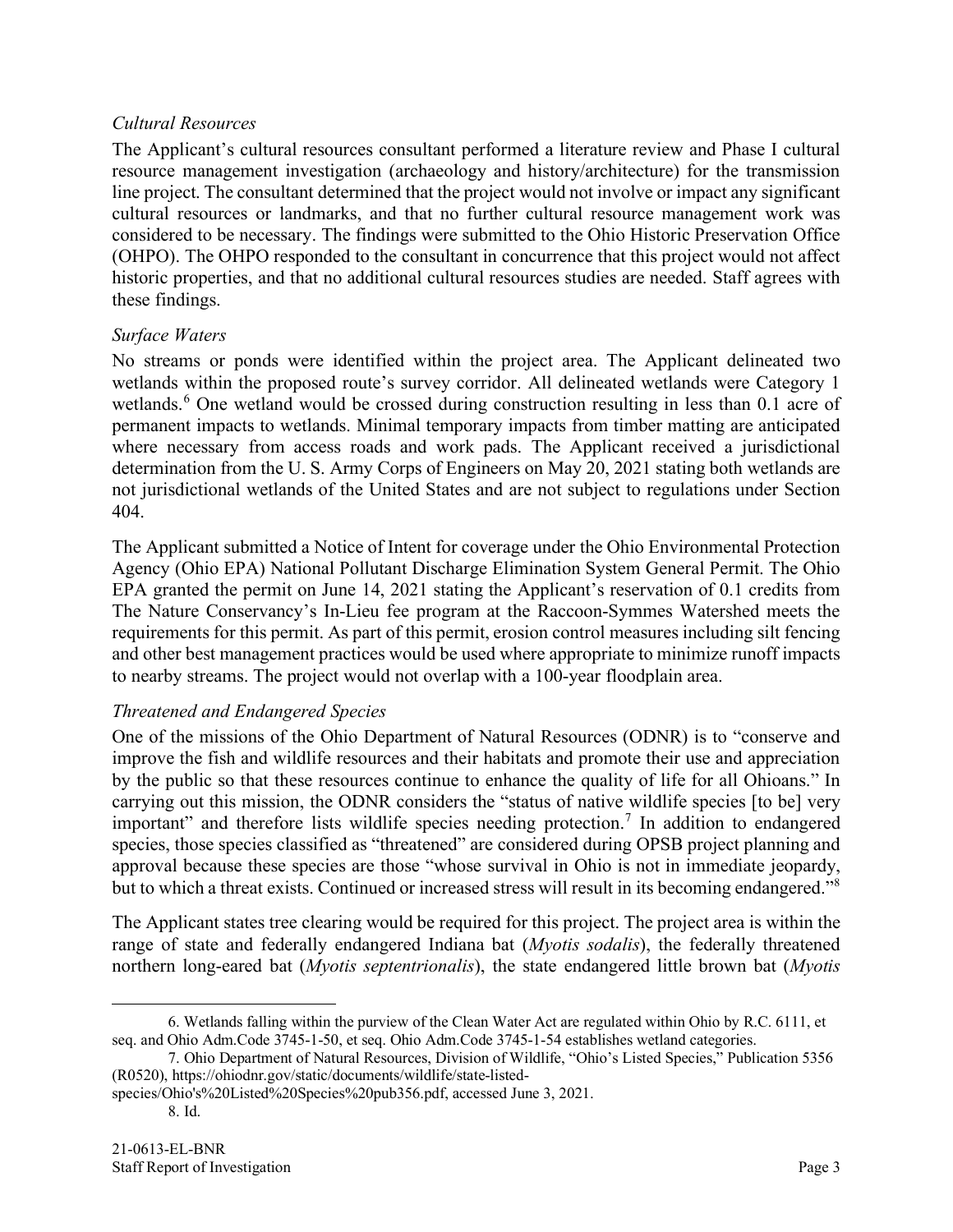*lucifugus*), and the state endangered tricolored bat (*Perimyotis subflavus*). As tree roosting species in the summer months, the habitat of these species would be impacted by the project. In order to avoid impacts to these listed bat species, the ODNR and the U.S. Fish and Wildlife Service (USFWS) recommend seasonal tree cutting dates of October 1 through March 31 for all trees that are three inches or greater in diameter. The proposed project is not expected to impact any bat hibernacula.

In order to conduct tree clearing outside of the seasonal tree cutting dates, the Applicant conducted mist net surveys on June 4 and June 5, 2021 and coordinated the surveys with the USFWS and the ODNR. No bats were captured during the surveys. The USFWS and the ODNR both concurred that tree clearing outside of the seasonal tree clearing dates is unlikely to result in impacts to listed bat species. Staff concurs, no impacts to these species are anticipated.

The project is within the range of several state and federal listed mussel and fish species. Due to no in-water work being proposed for this project, the location of the project, and the type of work proposed, no impacts to these species are anticipated.

## **Conclusion**

Staff's review of the application included consideration of the requirements listed in R.C. 4906.10. Based on Staff's review, the application meets the necessary criteria for granting a certificate. Staff recommends approval of this application on September 28, 2021 subject to the following conditions. Staff notes that its recommendation for approval of this application should not be construed as a recommendation for approval of cost recovery in any ratemaking proceeding.

# **Conditions**

- (1) The certificate authority provided in this case shall not exempt the facility from any other applicable and lawful local, state, or federal rules or regulations nor be used to affect the exercise of discretion of any other local, state, or federal permitting or licensing authority with regard to areas subject to their supervision or control.
- (2) Prior to the commencement of construction activities in areas that require permits or authorizations by federal or state laws and regulations, the Applicant shall obtain and comply with such permits or authorizations. The Applicant shall provide copies of permits and authorizations, including all supporting documentation, on the case docket prior to commencement of construction.